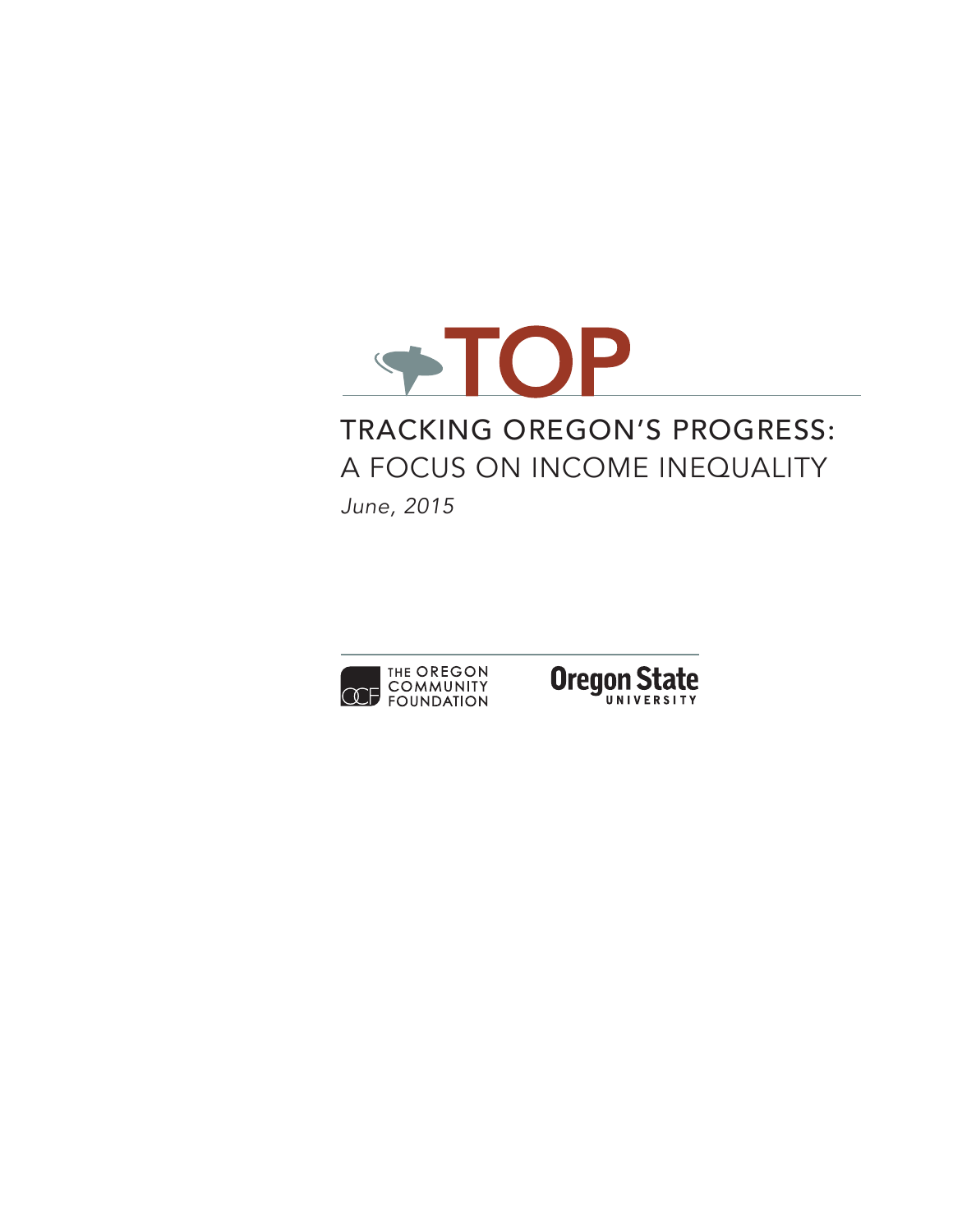#### Tracking Oregon's Progress: A Focus on Income Inequality

Mallory Rahe, *Extension Community Economist,* Oregon State University Sonia Worcel, *Research Director,* The Oregon Community Foundation Caitlin Ruffenach, *Researcher,* The Oregon Community Foundation Lena Etuk, *Social Demographer,* Oregon State University Extension Service

*June, 2015*

For more information about the TOP Indicators Project please contact:

| Sonia Worcel                    | Rich Sandler                                   |
|---------------------------------|------------------------------------------------|
| The Oregon Community Foundation | Rural Studies Program, Oregon State University |
| 503-227-6846                    | 541-737-1442                                   |
| sworcel@oregoncf.org            | rsp@oregonstate.edu                            |

http://oe.oregonexplorer.info/rural/CommunitiesReporter/top\_indicators.aspx

The Tracking Oregon's Progress (TOP) Indicator Project uses 90 measures of well-being, grouped into three categories: Healthy Economies, Healthy Communities, and Healthy Environments. Data for these measures are available to access at the county level via an interactive online tool at http://oe.oregonexplorer.info/rural/CommunitiesReporter/. Use the tool to access data from 1990 to 2013, compiled from 20 sources.

Funding for the Rural Communities Explorer, host of the TOP Indicators online, is provided by The Ford Family Foundation and support for the Rural Communities Explorer is provided by the Institute for Natural Resources and OSU Valley Libraries.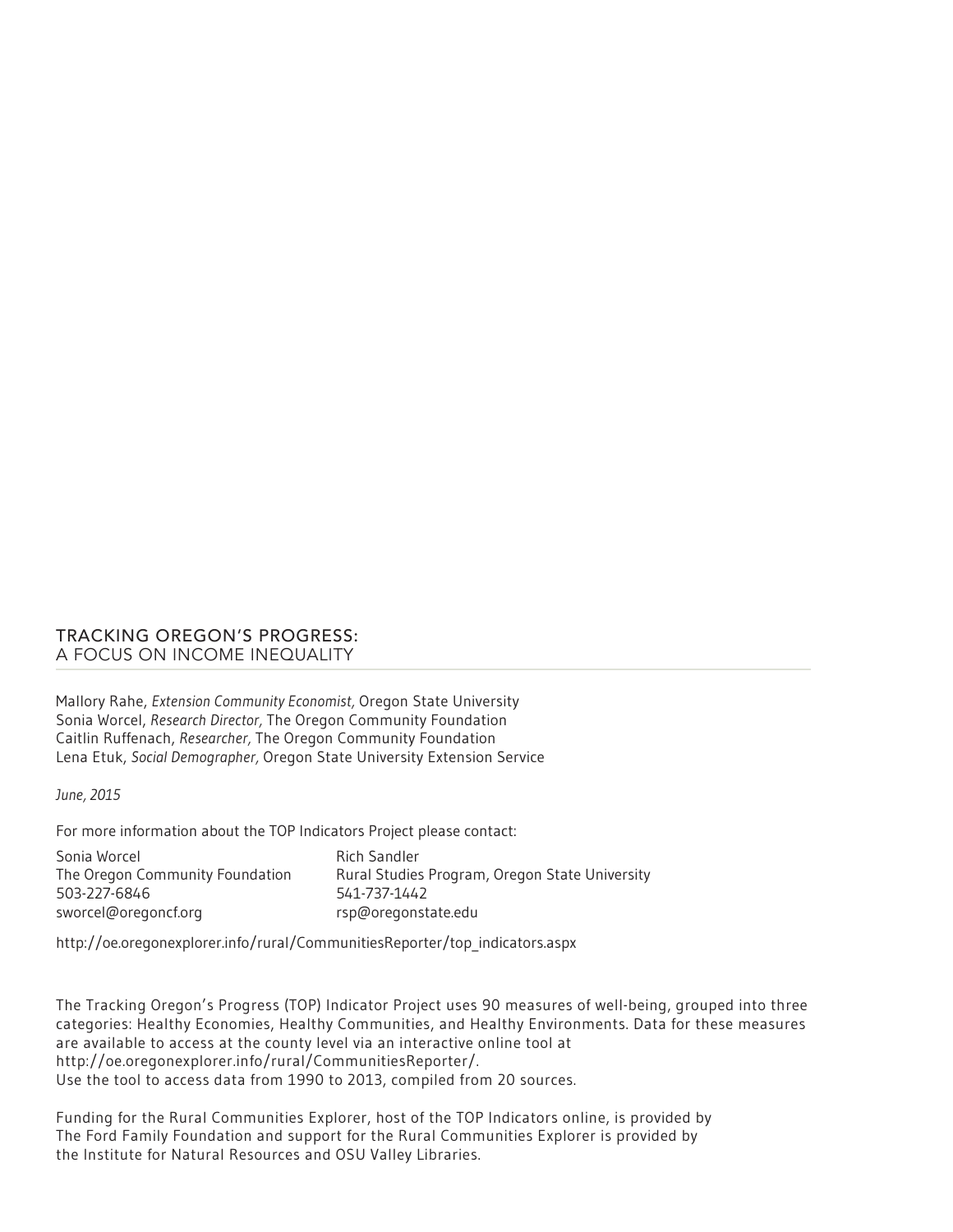# Tracking Oregon's Progress: A Focus on Income Inequality

## **CONTENTS**

| <b>Executive Summary</b>             |    |
|--------------------------------------|----|
| Introduction                         |    |
| Examining Oregon's Income Inequality | 3  |
| Conclusion                           | 9  |
| Appendix                             | 10 |
| Sources                              | 17 |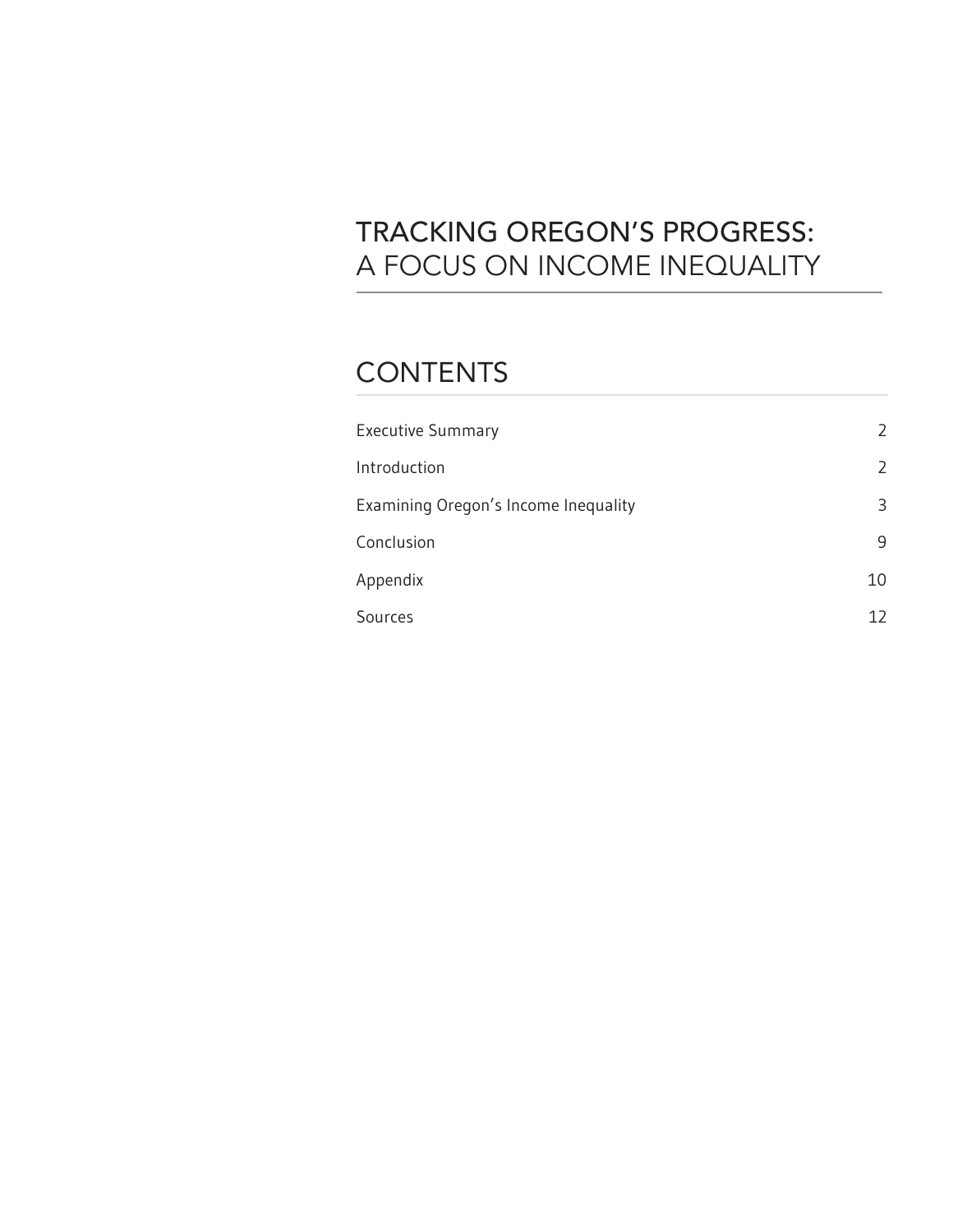## Executive summary

Inequality in income, consumption, education, and quality of life across populations has become a growing concern in the United States. As the nation's attention shifts toward issues of inequality, it is important to understand the prevalence of inequality in Oregon. However, studying income inequality alone is not sufficient; counties with low income inequality can have high poverty, among other challenges. County and state variations in income inequality are partially due to differences in the population, their earning potential and their access to high-wage work. By examining poverty and inequality together, it is possible to gain a fuller understanding of the economic well-being of communities.

Findings from this study reveal that:

• Oregon has consistently ranked 22nd in the nation for its level of income inequality since the mid-2000s, meaning that just over half of the states in the nation have more income inequality than Oregon.

- Within the western region of the U.S., Oregon has above average levels of income inequality.
- Within Oregon, counties vary in levels of income inequality.
- Multnomah, Benton, and Lane counties have consistently high income inequality. High income inequality is not unexpected in urban areas or small counties with large populations of university students.
- Hood River and Morrow counties maintain consistently low levels of income inequality. Low income inequality can indicate that an economy is providing a mix of jobs that support middle income earners, as in the case of Hood River. However, low income inequality can also result from a lack of high wage earners, as in Morrow and other rural counties in the state.

Ultimately, to support the growth of economic vitality in Oregon, counties need jobs that offer a range of wage and salary earnings, and these jobs need to be accessible to people regardless of their current incomes.

# INTRODUCTION

Inequality in income, consumption, education, and quality of life across populations has become a growing concern in the United States. Rising income inequality can signify a lack of economic opportunities for low income workers. If income inequality becomes too high, it can slow down overall economic growth as fewer people have the income needed to purchase goods and services. Inequality levels that create childhood poverty and hunger create an opportunity gap that can threaten the educational achievement of youth and deteriorate the future quality of the workforce and a functioning society (Mohammed, 2014).

However, income inequality measures alone cannot explain differences in overall economic well-being. Poverty rates and income inequality share a complex relationship; combining these two measures provides more insights into the availability of good jobs in an area. For example, while high levels of income inequality most often indicate the presence of poverty, a high poverty

area could have low levels of inequality if the area lacks high-income earners. Therefore, it is necessary to examine a variety of economic indicators, such as poverty and income levels, along with measures of income inequality in order to paint a fuller picture of economic well-being.

As the nation's attention shifts toward issues of inequality, it is important to understand if and how income inequality may affect Oregon. In order to understand how Oregon overall and different parts of our state are faring with respect to inequality, this report compares three measures of income inequality. The three measures offer different insights into the concept of income inequality, and as such can reveal how different types of inequality manifest across the state and region. In addition to describing the state of inequality across the region, the report provides some insight into possible explanations for county differences, and emphasizes the need to track poverty along with income inequality.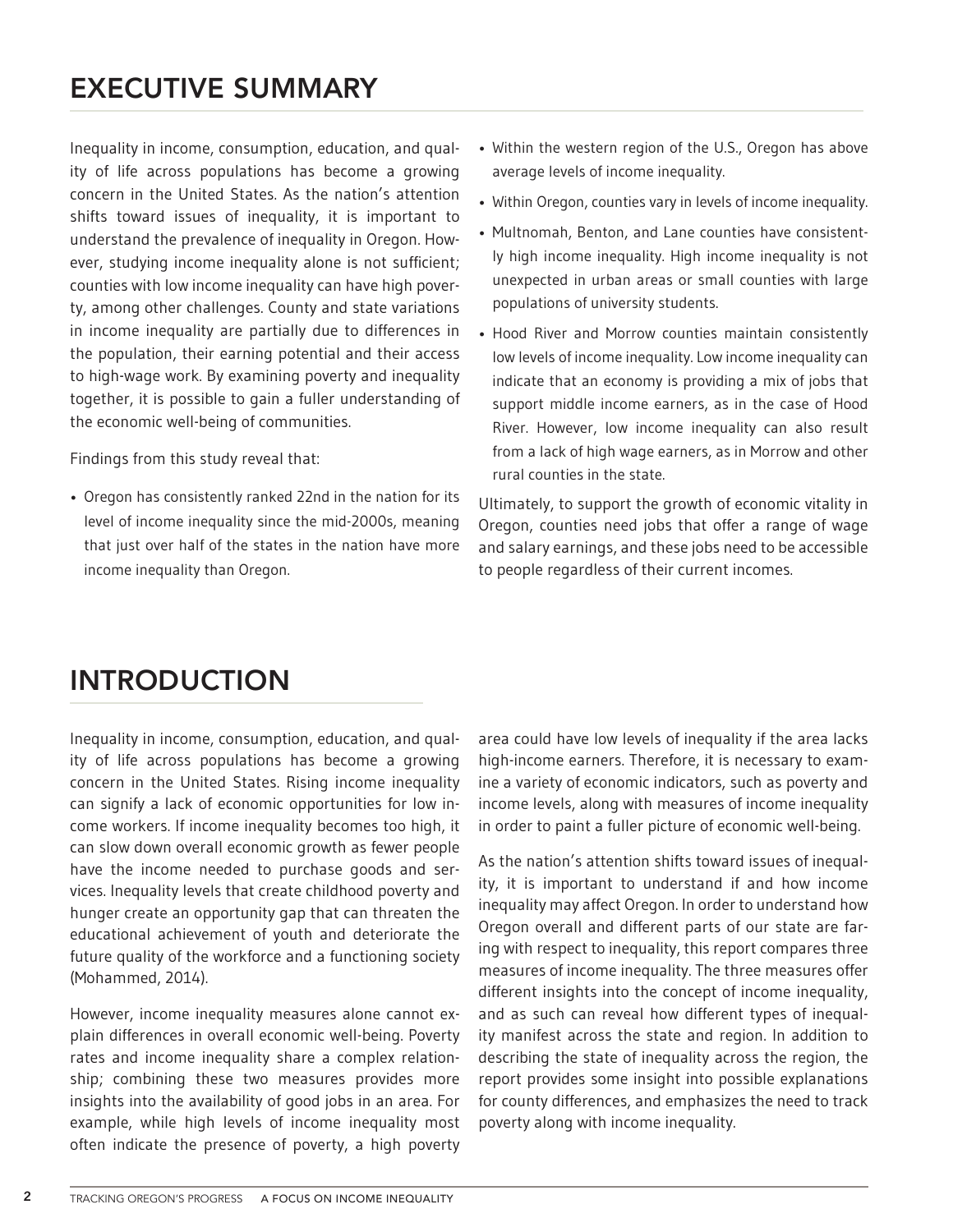## Examining Oregon's income inequality

The distribution of income and levels of inequality can be measured in many ways. This report focuses on three measures of income inequality: the GINI index, the Modified Palma Ratio, and the Ratio of Mean Annual Income. These three measures provide complementary perspectives on income inequality and are summarized in **Table 1**. The GINI index is one of the most common measures of income inequality. It provides an estimation of the amount of income that would need to be redistributed in order to reach perfect income equality. The Modified Palma Ratio and the Ratio of Mean Annual Income complement the GINI Index by providing insight into how income is distributed and where income is most concentrated. The Modified Palma Ratio examines the share of income held by the highest earning 5 percent of all households to the lowest earning 40 percent. The Ratio of Mean Annual Income, in contrast, examines the income inequality among individuals instead of households. This measure gathers the 20 percent of individuals with the lowest income and compares their average income to the average income of the 20 percent highest earning individuals. Together, these three measures provide different insights into income inequality.

This report uses the American Community Survey (ACS) to examine recent income inequality and poverty during two time periods. The ACS is a relatively new national survey

administered by the U.S. Census Bureau that collects data every month and releases 5-year estimates every year. This report uses the most recent data available, estimates from the 5-year period of 2009 to 2013. These estimates are compared to the oldest available complete set of data, estimates from the 5-year period 2006 to 2010, to discuss recent change in income inequality and poverty. (See the Appendix for more information on the data, measures of income inequality and the time periods used in this report.)

### Oregon's Level of Income Inequality is Slightly Below the National Average

Compared to all other states, Oregon has average levels of income inequality across all three measures utilized in this report. Nationally, Oregon ranks 22nd among the 50 states and Washington D.C., where ranking 1st means having the lowest inequality and ranking 51st means having the highest inequality. Oregon's level of inequality is slightly below the national average (see **Table 2**) on all three income inequality measures. Oregon's GINI Index indicates that 45 percent of all income is unevenly distributed, while nationally, 47 percent of all income is unevenly distributed. The other two measures of income inequality provide insights into where income is concentrated. Oregon's Modified Palma Ratio indicates that the highest earning 5 percent of all households

| Measure of<br><b>Inequality</b>   | Calculation                                                                                                                                                    | <b>Contribution to Understanding</b><br><b>Inequality</b>                                                                                                                   | Limitations                                                                                                                                                                             |  |
|-----------------------------------|----------------------------------------------------------------------------------------------------------------------------------------------------------------|-----------------------------------------------------------------------------------------------------------------------------------------------------------------------------|-----------------------------------------------------------------------------------------------------------------------------------------------------------------------------------------|--|
| <b>GINI Index</b>                 | Measures the difference<br>between a perfectly equal<br>distribution of income and the<br>current distribution of income                                       | Provides an overall understanding of<br>the income distribution by considering<br>the amount of income held by<br>every person                                              | Cannot indicate where income<br>is concentrated among the<br>population                                                                                                                 |  |
| Modified<br>Palma Ratio           | Aggregate income of the<br>highest earning 5 percent<br>of households, divided by<br>the aggregate income of the<br>lowest earning 40 percent<br>of households | Provides insight into how concentrated<br>income is among the highest earning<br>households<br>Compares total income held by the<br>wealthy and the poor                    | Examines household income,<br>without adjusting for the size<br>of the household<br>Can misrepresent the overall<br>well-being in areas with 1-person<br>households or large households |  |
| Ratio of<br>Mean Annual<br>Income | Mean (average) income of<br>the highest 20 percent of all<br>earners, divided by the mean<br>income of the lowest<br>20 percent of all earners                 | Focuses on income earned by<br>individuals<br>Compares averaged incomes<br>among the wealthy and the poor<br>to provide a relative sense of the<br>difference in well-being | Uses mean income, which can be<br>distorted if there are a few very<br>high (or low) incomes                                                                                            |  |

#### **Table 1: A Comparison of Inequality Measures**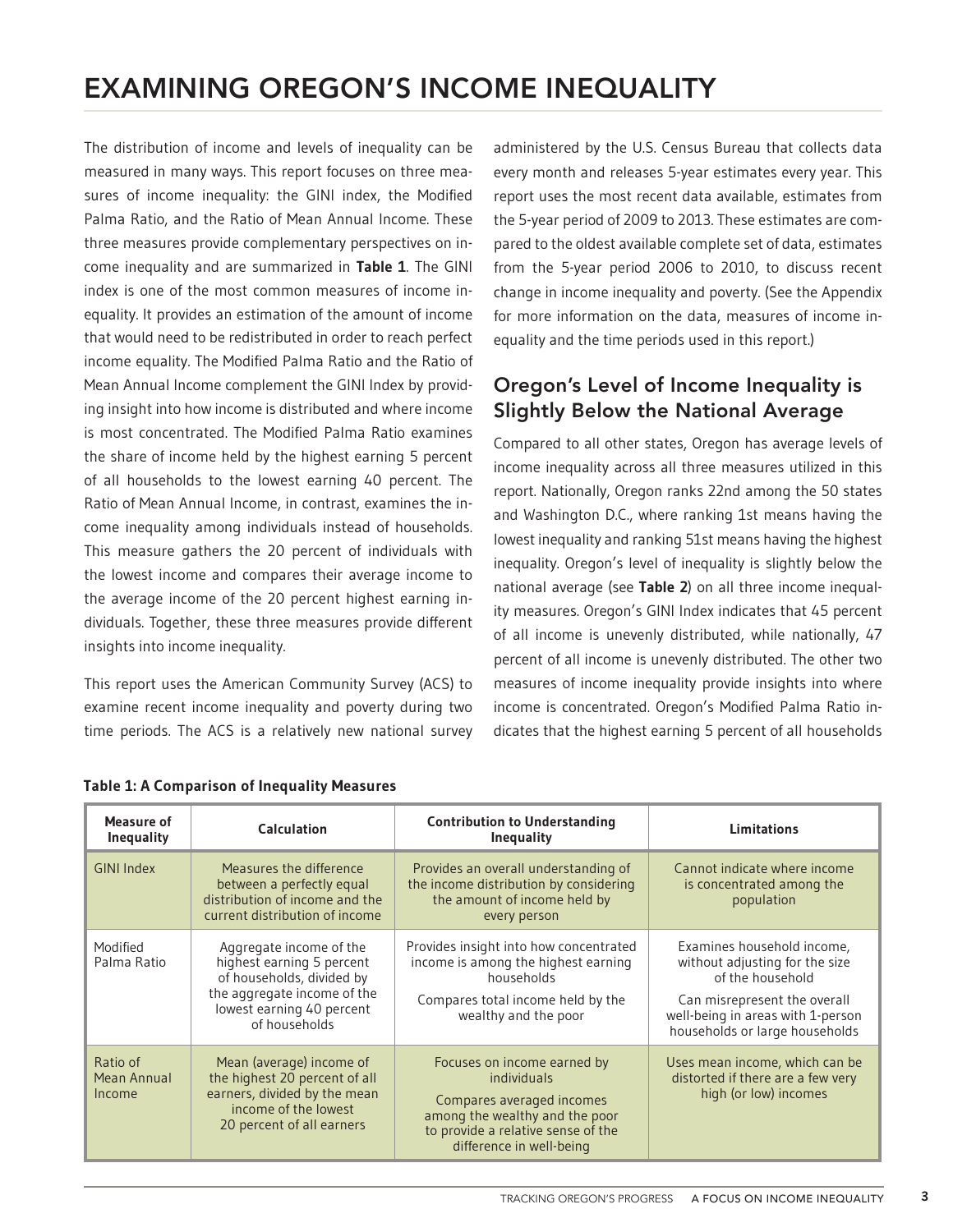| Measure of<br><b>Inequality</b> | Oregon Average<br>2009-2013 | Interpretation                                                                                                                                                                             | <b>National Average</b><br>2009-2013 |
|---------------------------------|-----------------------------|--------------------------------------------------------------------------------------------------------------------------------------------------------------------------------------------|--------------------------------------|
| <b>GINI Index</b>               | 0.45                        | 45 percent of all income in the state would need to be<br>redistributed to achieve perfect income equality.                                                                                | 0.47                                 |
| Modified<br>Palma Ratio         | 1.67                        | The highest earning 5 percent of all households in the state receive<br>\$1.67 of income for every \$1 received by households who are among<br>the lowest earning 40 percent in the state. | 1.90                                 |
| Ratio of Mean<br>Annual Income  | 13.97                       | The highest earning 20 percent of all Oregonians received 13.97 times<br>the income of the lowest earning 20 percent of all Oregonians.                                                    | 15.68                                |

#### **Table 2: Oregon Has Less Income Inequality than the Nation**

*Source: American Community Survey 2009-2013 estimates.* 

#### **Table 3: Oregon Has the Fifth Highest Income Inequality Out of the Western States**

| <b>State</b>      | Rank         |
|-------------------|--------------|
| California        | $\mathbf{1}$ |
| <b>New Mexico</b> | 2            |
| Arizona           | 3            |
| Colorado          | 4            |
| <b>Oregon</b>     | 5            |
| Nevada            | 6            |
| Washington        | 7            |
| Montana           | 8            |
| Idaho             | 9            |
| Hawaii            | 10           |
| Utah              | 11           |
| Wyoming           | 12           |
| Alaska            | 13           |

*Source: Modified Palma Ratios calculated from the American Community Survey 2009- 2013 estimates.* 

in the state receive \$1.67 in income for every \$1.00 in income received by the lowest earning 40 percent of all households in the state. As measured by the Modified Palma Ratio, this level of income inequality is \$0.23 lower than the national average. Turning to the mean income of high and low earning individuals, the Ratio of Mean Annual Income shows that the highest earning 20 percent of all Oregonians receive 13.97 times the income of the lowest earning 20 percent of Oregonians. In the U.S., the Ratio of Mean Annual Income is 15.68.

Comparing Oregon's inequality to other states in the western region reveals that Oregon's income inequality is higher than half of the neighboring U.S. western states, which have some of the lowest rates of inequality in the nation (see **Table 3**). The 13 states of the U.S. west (AK, AZ, CA, CO, HI, ID, MT, NM, NV, UT, WA and WY) have relatively low levels of income inequality as a whole. Alaska and Wyoming have the lowest levels of income inequality in the region and in the nation. Oregon has the fifth highest level of income inequality out of the 13 western states after California, New Mexico, Arizona and Colorado. California has the highest level of inequality for the region and has one of the highest levels of income inequality among all states. Nationally, Washington D.C. has the highest level of inequality.

Oregon has an average level of income inequality that is increasing at slightly faster than the national average. Inequality in Oregon has increased 5.3 percent (with a margin of error of  $+/-0.6$  percent) in Oregon, but the state's inequality ranking among other states has remained unchanged over the two time periods of study. Nationally, income inequality has increased 4.4 percent (with a margin of error of  $+/-0.5$  percent) during the same time period, as measured by the Modified Palma Ratio. Income inequality has remained stable in 18 states and increased in all other states. Income inequality is increasing the fastest in New Hampshire, Rhode Island, and New Mexico.

Oregon, like many other states, maintained the same rank consistently across all three measures of income inequality. This suggests that while these three measures are capturing different aspects of income inequality, the three are correlated. These similarities across the three income measures also are present at the county level. Therefore, in order to provide a succinct examination of income inequality within Oregon, the examination of county-level data below will focus on just one of the three income inequality measures, the Modified Palma Ratio.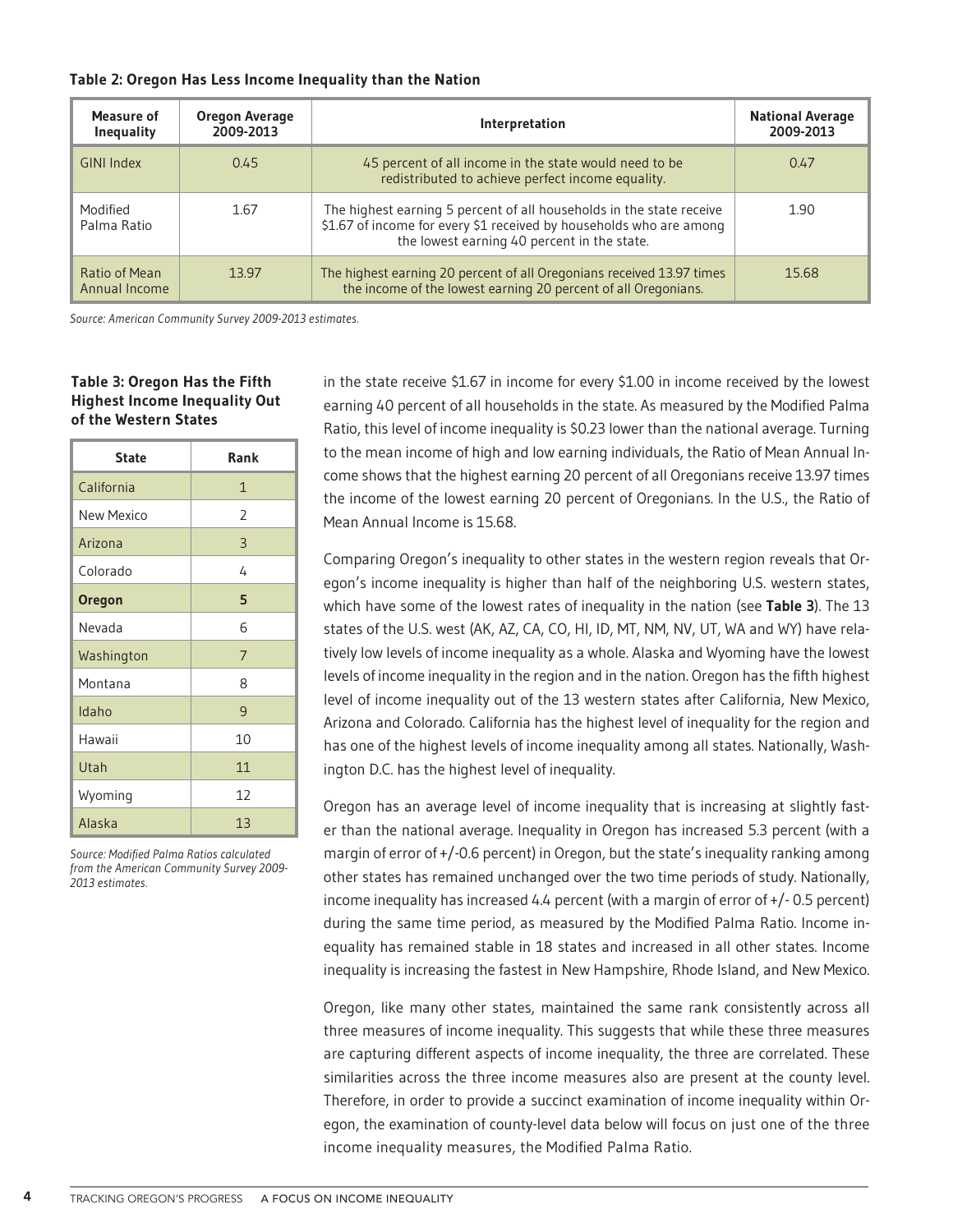#### **Table 4: Oregon Counties Vary in Their Level of Income Inequality**

| County            | Income<br><b>Inequality</b> | <b>Change In</b><br><b>Inequality</b> |
|-------------------|-----------------------------|---------------------------------------|
| <b>Baker</b>      | Moderate                    | Stable                                |
| <b>Benton</b>     | High                        | Stable                                |
| Clackamas         | Moderate                    | Stable                                |
| Clatsop           | Moderate                    | Stable                                |
| Columbia          | Moderate                    | Worsening                             |
| Coos              | <b>Moderately High</b>      | <b>Stable</b>                         |
| Crook             | Low                         | Worsening                             |
| Curry             | Moderate                    | <b>Stable</b>                         |
| <b>Deschutes</b>  | Moderate                    | Worsening                             |
| Douglas           | Moderate                    | Worsening                             |
| Gilliam           | Moderately Low              | Stable                                |
| Grant             | Moderate                    | Stable                                |
| Harney            | Moderately Low              | Stable                                |
| <b>Hood River</b> | Low                         | Stable                                |
| Jackson           | Moderate                    | <b>Stable</b>                         |
| <b>Jefferson</b>  | Indeterminate               | Stable                                |
| Josephine         | <b>Moderately High</b>      | <b>Stable</b>                         |
| Klamath           | Moderate                    | <b>Stable</b>                         |
| Lake              | Indeterminate               | Stable                                |
| Lane              | Moderately High             | Worsening                             |
| Lincoln           | Moderate                    | Improving                             |
| Linn              | Low                         | Stable                                |
| Malheur           | Moderate                    | Worsening                             |
| Marion            | Moderate                    | <b>Stable</b>                         |
| Morrow            | Low                         | Stable                                |
| Multnomah         | High                        | Worsening                             |
| Polk              | Moderate                    | <b>Stable</b>                         |
| Sherman           | Moderate                    | <b>Stable</b>                         |
| Tillamook         | Moderately Low              | Improving                             |
| Umatilla          | Moderately Low              | <b>Stable</b>                         |
| Union             | Moderately High             | <b>Stable</b>                         |
| Wallowa           | Moderately Low              | Stable                                |
| Wasco             | Moderate                    | Worsening                             |
| Washington        | Moderate                    | Worsening                             |
| Wheeler           | Moderately Low              | <b>Stable</b>                         |
| Yamhill           | Moderate                    | <b>Stable</b>                         |
| <b>Oregon</b>     | <b>Moderate</b>             | <b>Worsening</b>                      |

*Note: Income inequality as measured by the Modified Palma Ratio.*

#### **Table 5: Oregon's High and Low Inequality Counties**

| <b>Region</b>                            | <b>Modified</b><br>$MOE (+/-)$<br>Palma Ratio |      |  |  |  |
|------------------------------------------|-----------------------------------------------|------|--|--|--|
|                                          | <b>Highest Income Inequality Counties</b>     |      |  |  |  |
| <b>Benton</b>                            | 1.95                                          | 0.14 |  |  |  |
| Multnomah                                | 1.96                                          | 0.06 |  |  |  |
| l ane                                    | 1.79                                          | 0.20 |  |  |  |
| <b>Lowest Income Inequality Counties</b> |                                               |      |  |  |  |
| <b>Hood River</b>                        | 1.05                                          | 0.11 |  |  |  |
| Morrow                                   | 1.08<br>0.14                                  |      |  |  |  |
| <b>Oregon</b>                            | 0.02<br>1.67                                  |      |  |  |  |

*Source: American Community Survey 2009-2013 estimates. MOE = margin of error*

## Inequality Varies Among Oregon Counties

Income inequality has been relatively stable during the short time span in this study, although some counties have seen statistically significant changes. A majority of counties in the state have a moderate level of inequality and this level has not recently changed (see **Table 4**). Only two counties have statistically improved their income inequality: Tillamook and Lincoln counties. Tillamook County has a below average level of income inequality within the state, while Lincoln County's level of income inequality is the same as the state average. In contrast, income inequality has increased during this study period in ten counties.

Just as Oregon has below national average levels of inequality as a state, many Oregon counties also have average to below average levels of income inequality compared to all U.S. counties. **Table 5** identifies the Oregon counties with high and low income inequality. Not only do Benton, Multnomah, and Lane counties consistently have high levels of income inequality in the state, they also are among the top 20 percent most unequal of all U.S. counties. Similarly, Hood River and Morrow counties consistently have low levels of income inequality that rank these counties among the 20 percent of U.S. counties with the lowest income inequality. The remaining counties fall in the middle. (These survey-based estimates of income inequality are less accurate for low population counties—see the Appendix for more information.)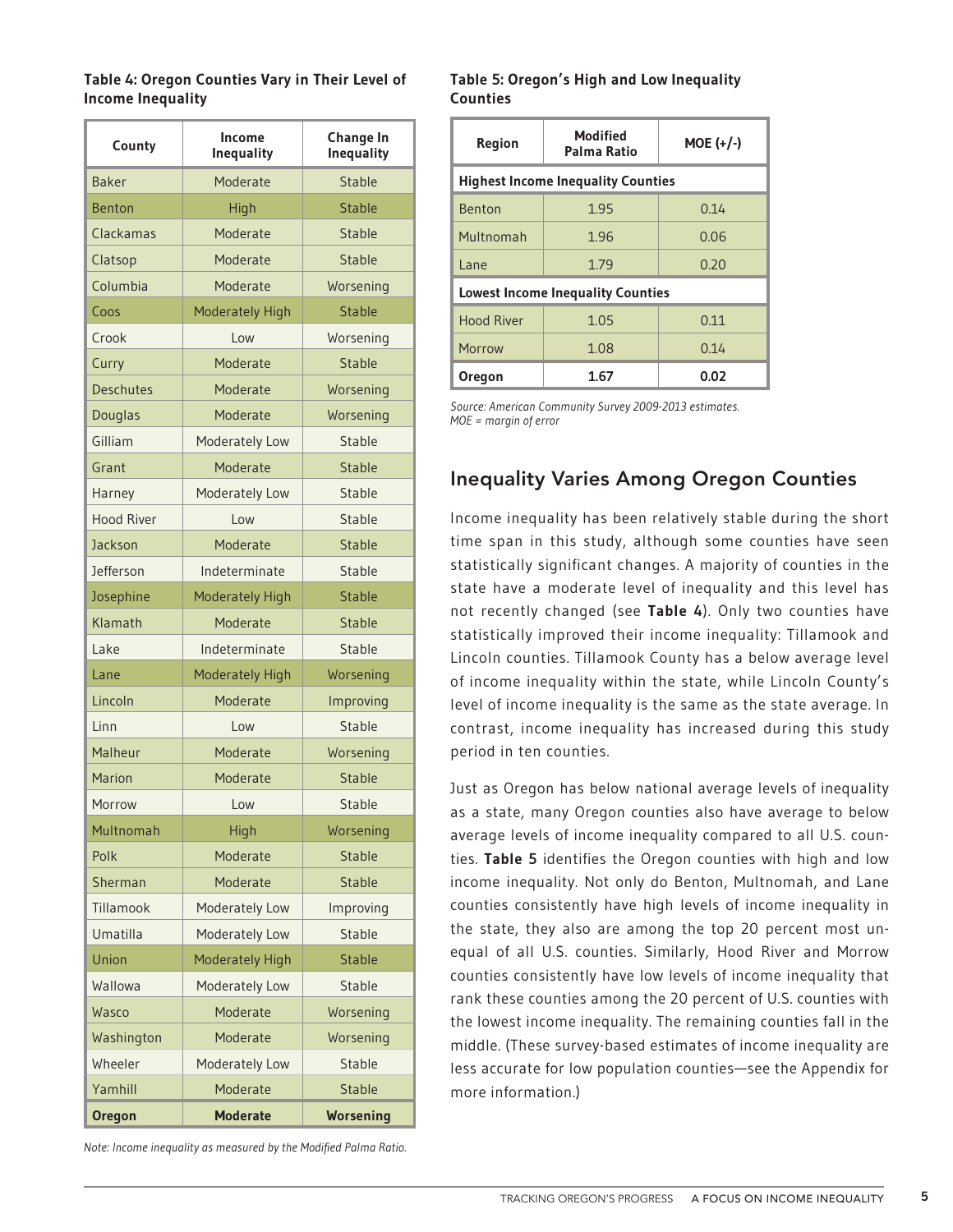Measures of income inequality describe differences in income but cannot provide an indication of standard of living. Using the Modified Palma Ratio, the highest earning 5 percent of all households in Multnomah County earn approximately \$1.96 for every \$1.00 of income earned by the lowest earning 40 percent of all households. The level of income inequality in Hood River is much lower, where the highest earning 5 percent of all households earn approximately \$1.05 for every dollar of income earned by the lowest earning 40 percent of all households. This measure indicates that the gap of income between high and low earning households is smaller in Hood River than in Multnomah, but it does not explain how much income high and low earners are making in either county. For example, Multnomah County might have more households with extremely low incomes, or Hood River's high earning households might make substantially less income than high earning households in Multnomah County. Income inequality measures do not directly address how many people have enough income to meet their needs or if they are living in poverty.

**"***Income inequality measures alone do not directly address how many people have enough income to meet their needs or if they are living in poverty.***"**

Examining poverty rates alongside income inequality increases our understanding of income inequality. Counties with moderate levels of income inequality can have either high or low levels of poverty. For example, Malheur County has a moderate level of income inequality, but the county's high poverty levels are concerning. The county has an extreme poverty rate of 11.6 percent (residents in extreme poverty have income that is less than one-half of the poverty level). In addition, childhood poverty rates and total poverty rates are among the highest in the state. In contrast, Clackamas County also has a moderate level of income inequality but has a lower poverty rate than the state average.

### Benton, Multnomah, and Lane Counties Have High Income Inequality

Benton, Multnomah, and Lane counties maintain consistently high levels of income inequality in Oregon, and income inequality is increasing in Multnomah County. Benton, Lane, and Multnomah counties each contain one of the state's three largest universities and the latter two counties contain the largest urban areas within the state. Nationally, income inequality tends to be higher in urban counties and in counties with large college populations.

Benton County, home to Oregon State University, has some of the highest inequality in the state. This outcome is likely due to the presence of both high and low wage earners and is not unexpected in small population counties that host universities. The county has a total population of approximately 86,600 people and approximately 20,000 people are attending on-campus classes at Oregon State University (Office of Institutional Research, 2013). While not every student lives on campus or in the county, college students are likely to have lower incomes as they balance educational goals with employment or defer employment with the help of family and friends. The presence of so many low-income college students adds to the presence of other individuals who are not in college but are low-income earners. This amplifies the prevalence of poverty and complicates efforts to understand levels of relative well-being within the county. Benton County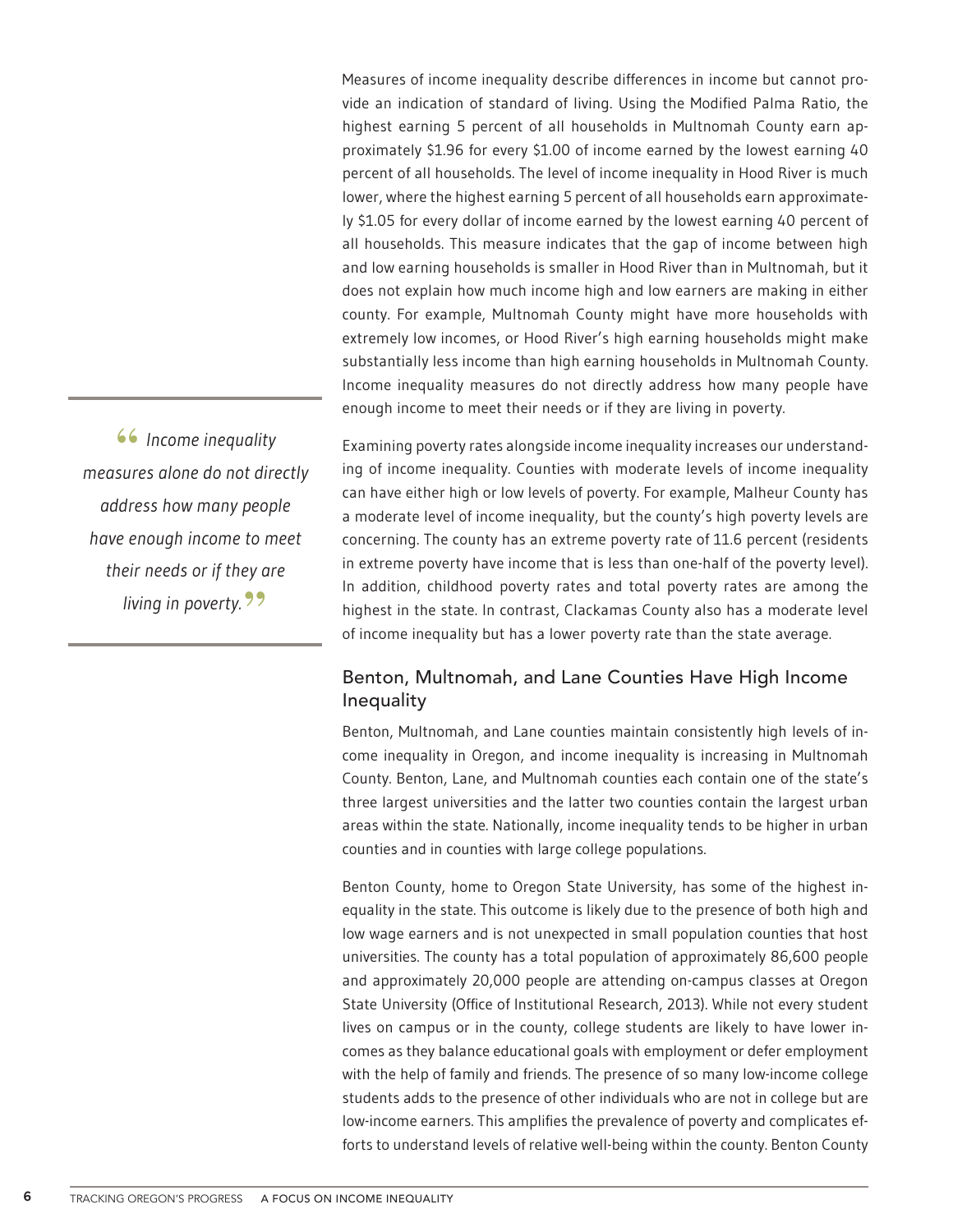**Table 6: Oregon's High Inequality Counties are Urban and Host Universities**

| Region        | <b>Median</b><br>Household<br>Income | Per Capita<br><b>Personal</b><br><b>Income</b><br>$(U.S.=100$<br>Percent) | Percent of<br><b>Households</b><br>Earning<br><\$10,000 | Percent of<br><b>Households</b><br>Earning<br>>\$200,000 | 5 Percent of<br><b>Households</b><br>Earn > | <b>Poverty</b><br>Rate | <b>Child</b><br><b>Poverty</b><br>Rate | <b>Extreme</b><br><b>Poverty</b><br>(Income<br>50 Percent<br>or Less of<br><b>Poverty Level)</b> |
|---------------|--------------------------------------|---------------------------------------------------------------------------|---------------------------------------------------------|----------------------------------------------------------|---------------------------------------------|------------------------|----------------------------------------|--------------------------------------------------------------------------------------------------|
| <b>Benton</b> | \$48,604                             | 91                                                                        | 12.4                                                    | 3.7                                                      | \$183,500                                   | 22.5                   | 16.6                                   | 12.6                                                                                             |
| Multnomah     | \$52,511                             | 97                                                                        | 8.4                                                     | 4.5                                                      | \$189,526                                   | 17.8                   | 24.3                                   | 8.2                                                                                              |
| Lane          | \$42,931                             | 82                                                                        | 10.4                                                    | 2.1                                                      | \$149,095                                   | 20.0                   | 22.1                                   | 10.4                                                                                             |
| Oregon        | \$50,229                             | 89                                                                        | 7.5                                                     | 3.3                                                      | \$170,454                                   | 16.2                   | 21.7                                   | 7.3                                                                                              |

*The survey estimates in this table come from the 2009-2013 ACS and have associated margins of error available online at https:factfinder.census.gov.*

has a lower child poverty rate than either the state or Multnomah or Lane counties, but its overall population poverty rate is higher (see **Table 6**). Benton County also has the highest rate of extreme poverty in the state, with approximately 13 percent of all residents receiving an income that is less than one-half of the total level of income that qualifies a family as living in poverty. It is likely that many of those living in extreme poverty are students for whom this poverty status does not accurately reflect their current quality of life. As the home to a university, Benton County also has a significant share of workers who have highly skilled occupations and therefore command higher wages.

It also is not uncommon to find more income inequality in urban areas than in rural areas. Urban areas and their surrounding regions tend to have a higher percentage of high wage and salary jobs, which can lead to higher income inequality. Therefore, households with high incomes are more likely to be located in urban areas or the surrounding regions close to their places of work. The share of households in Multnomah County that reported an income of over \$200,000 between 2009 and 2013 was approximately 4.5 percent, compared to about 3.3 percent of all Oregon households. As job and population centers, urban areas also have more low paid entry level jobs and service sector jobs. Nationally, metropolitan counties in New York, New Orleans, Atlanta, Washington D.C., and Boston rank as some of the urban areas with the highest levels of income inequality.

As an urban area that hosts a university, Lane County's inequality shares aspects with both Multnomah and Benton counties. Lane County has a much larger non-university economy than Benton County, which dampens the effect of students on overall income inequality. The highest earning 5 percent of all households received \$149,095 or more of income in Lane County, less than the highest earning households in Oregon or in Benton or Multnomah counties. Lane County contains many low income earners, but it has less inequality than Benton or Multnomah counties because its high income earners receive less income. Similarly, the county also has fewer households earning \$200,000 or more. However, like in Benton County, the presence of students may contribute to Lane County also having high levels of extreme poverty.



**"** *It is not uncommon to find more income inequality in urban areas than in rural areas.* **"**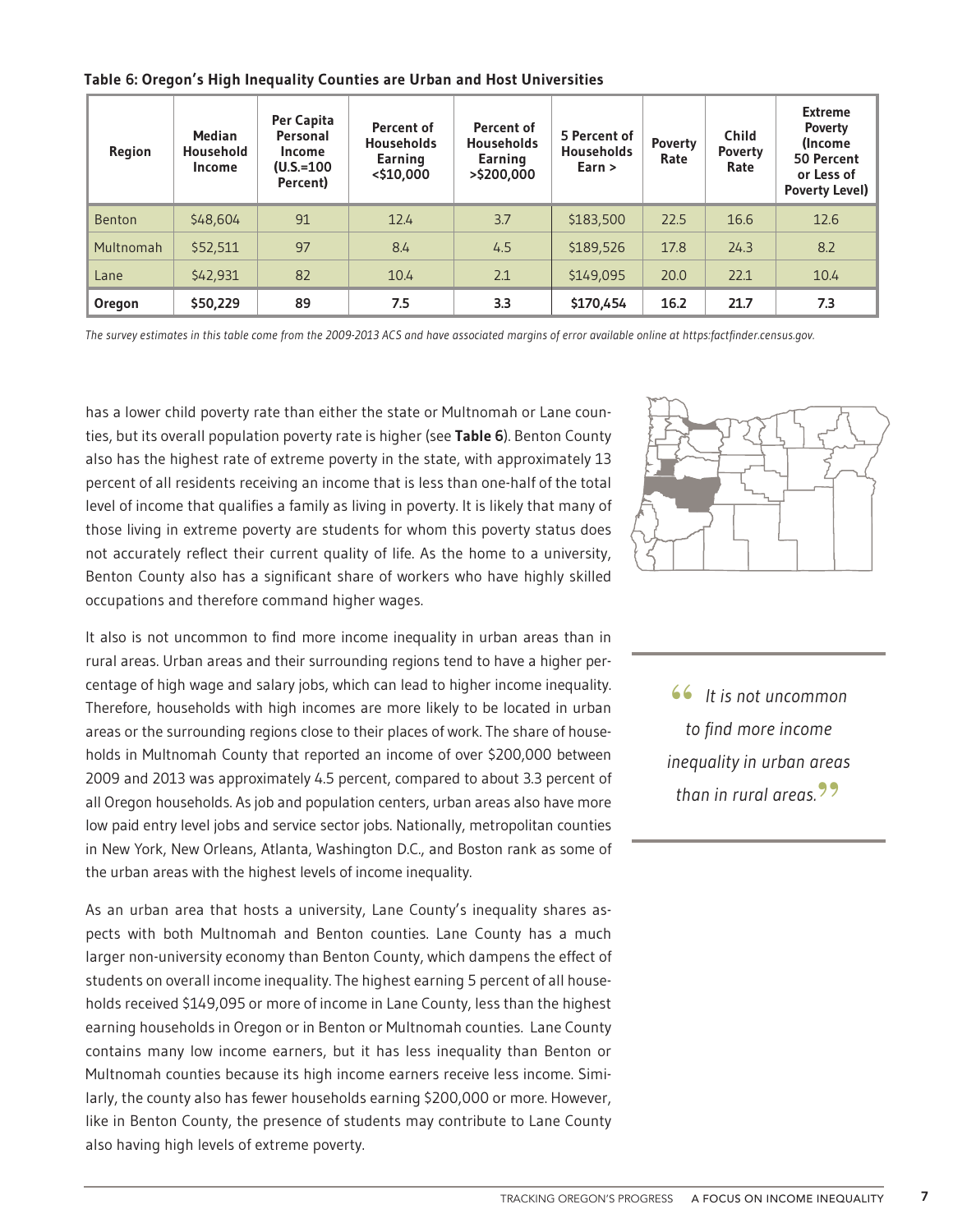**Table 7: Oregon's Low Inequality Counties Have Different Rates of Poverty**

| <b>Region</b>     | <b>Median</b><br><b>Household</b><br><b>Income</b> | Per Capita<br>Personal<br>Income<br>$(U.S.=100$<br>Percent) | Percent of<br><b>Households</b><br><b>Earning</b><br>$<$ \$10,000 | Percent of<br><b>Households</b><br>Earning<br>>\$200,000 | 5 Percent of<br><b>Households</b><br>Earn $>$ | <b>Poverty</b><br>Rate | <b>Child</b><br><b>Poverty</b><br>Rate | <b>Extreme</b><br><b>Poverty</b><br>(Income<br>50 Percent<br>or Less of<br><b>Poverty Level)</b> |
|-------------------|----------------------------------------------------|-------------------------------------------------------------|-------------------------------------------------------------------|----------------------------------------------------------|-----------------------------------------------|------------------------|----------------------------------------|--------------------------------------------------------------------------------------------------|
| <b>Hood River</b> | \$56,725                                           | 86                                                          | 2.8                                                               | 2.7                                                      | \$158,603                                     | 11.6                   | 16.4                                   | 3.9                                                                                              |
| Morrow            | \$49,940                                           | 99                                                          | 5.6                                                               | 1.1                                                      | \$137,350                                     | 18.0                   | 28.4                                   | 7.6                                                                                              |
| Oregon            | \$50,229                                           | 89                                                          | 7.5                                                               | 3.3                                                      | \$170,454                                     | 16.2                   | 21.7                                   | 7.3                                                                                              |

*The survey estimates in this table come from the 2009-2013 ACS and have associated margins of error available online at https:factfinder.census.gov.*



**"** *Morrow County, like Hood River and many of the state's rural counties, maintains low income inequality through the absence of both extremely high and extremely low wage employment.***"**

### Hood River and Morrow County Maintain Low Levels of Income Inequality

Hood River County has the lowest level of income inequality in Oregon and this has not changed during this study period. Hood River maintains a low level of income inequality through the absence of high and low-income households. The county has fewer than 3 percent of all households earning less than \$10,000 or more than \$200,000 (see **Table 7**). These percentages are far lower than in counties with high levels of income inequality. The majority of households in the county appear to have adequate incomes; the median household income in the county is above the state average. The county also has low poverty rates. As the county continues to grow, income inequality could change if the economy disproportionately creates more low income or high income jobs.

Similar to Hood River County, Morrow County has low income inequality. Morrow County, like Hood River and many of the state's rural counties, maintains low income inequality through the absence of both extremely high and extremely low wage employment. The income threshold for the highest earning 5 percent of all households is substantially lower than the urban counties with high income inequality, and Morrow County also has the fewest households earning over \$200,000. Most households in the county are earning an average level of income.

However, low income inequality does not always mean low poverty. Unlike in Hood River County, Morrow County's low income inequality is paired with poverty rates that are not any lower than Multnomah County or the state average. In communities like Morrow County, the sources of income are fairly homogenous as are the available wage earning jobs. In these places income equality is being achieved through a lack of high paying employment opportunities. Thus, it is necessary to examine both income inequality and poverty to understand the economic health of a community.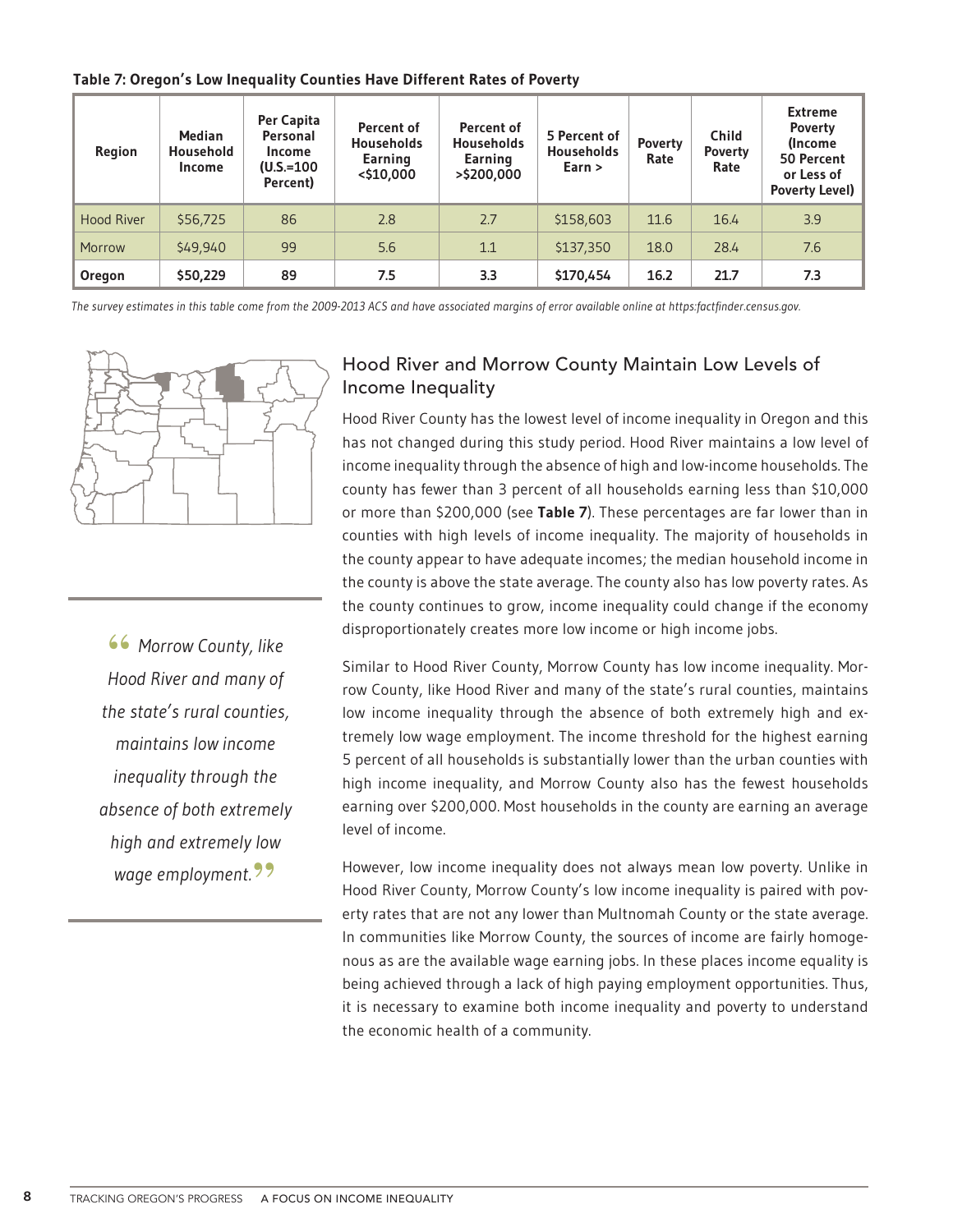# **CONCLUSION**

Oregon has consistently ranked 22nd in the nation for its level of inequality since the mid-2000s, meaning that just over half of the states in the nation have more income inequality than Oregon. Within the western region of the U.S., Oregon has above average levels of income inequality. Within Oregon, Multnomah, Benton, and Lane counties have consistently high inequality while Hood River and Morrow counties maintain consistently low levels of inequality. Differences in an area's population, their earning potential, and their access to high-wage work partially explain these income inequality differences.

Income inequality provides insights into how evenly income is distributed and how much income is concentrated among the highest and lowest earners. Income inequality has increased across the world, nationally, at the state level, and for some counties in Oregon. Rising income inequality can signify a lack of economic opportunities for a population and can become so high it slows down overall economic growth. However, income inequality is not the same as poverty and low income inequality can exist in places with high poverty rates. A county's current and potential future income inequality can be better understood after examining poverty and inequality together.

Though Oregon's level of inequality may not yet seem worrisome given our national position, it is high for our region and has increased over the last few decades. It will be important for statewide and local decision makers to consider policies that offer access to opportunities for all Oregonians. Ultimately, to increase economic vitality in Oregon and to ensure equal opportunity for all of Oregon's children, counties need jobs that offer a range of wage and salary earnings.

**"** <sup>T</sup>*o support the growth of economic vitality in Oregon and to ensure equal opportunity for all of Oregon's children, counties need jobs that offer a range of wage and salary earnings.***"**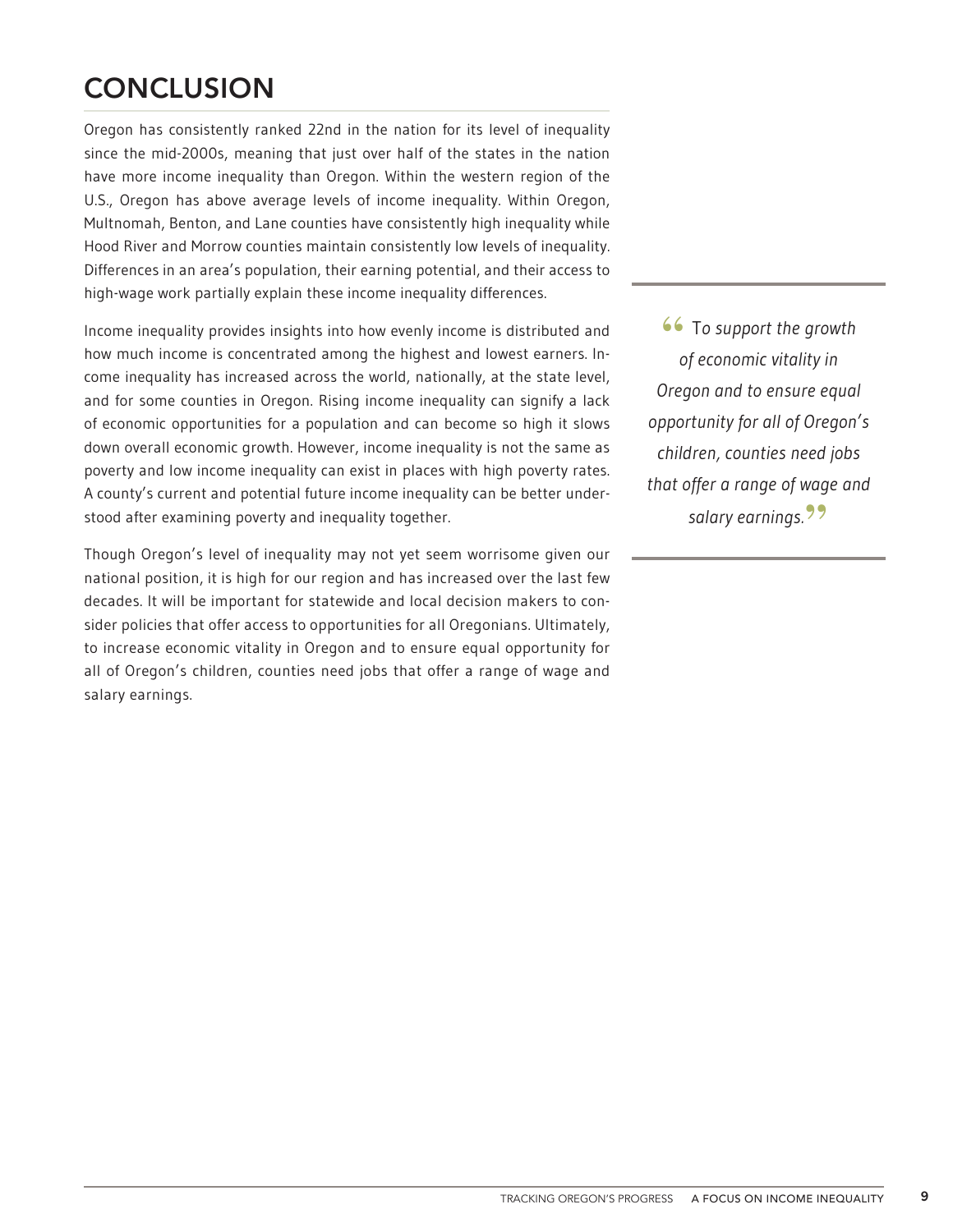### Understanding Survey Data

The majority of the data in this report comes from the Rural Community Explorer's TOP Indicators dataset. A common data source for that dataset is the American Community Survey (ACS), which releases five-year-period estimates. The ACS collects data through surveys every month across the state. These surveys are pooled over five years and then released as a five-year-period estimate. The first set of complete population five-year estimates, including group quarters populations, was released in 2010, and represented data collected in 2006, 2007, 2008, 2009, and 2010. Each year, a new dataset is released that drops surveys from the oldest year and incorporates a year of new surveys. In December of 2014, the most recent dataset was released and includes surveys collected from 2009-2013. Both of these five-year period estimates (2006-2010 and 2009-2013) are used in this report.

All data collected from the American Community Survey comes from a sample of the population and is subject to error that can be estimated with a margin of error. These margins of error are used in this report in our calculations of change over time and comparisons across regions.

The relatively recent use of the American Community Survey prevents consistent long term trend analysis and, when two sets of period estimates share the same data years, the Census Bureau advises careful interpretation of change over time. At the end of 2016, the 2011-2015 estimates will be released, for the first time providing two data points that do not share years.

### Choice of Time Periods

The two time periods for the data in this report overlap with the national recession. This report uses data from the 2006- 2010 ACS and the 2009-2013 ACS. The national recession officially lasted from December 2007 to June 2009. The first time period, 2006-2010, includes almost two years of data from before the recession, while the last three years capture the start and the end of the recession. The second time period, 2009-2013, officially includes only six months of the recession but captures a period of slow to stagnant recovery nationally and statewide.

### Measures of Income

Most of the data available for measuring inequality is based on income. Unlike other data sources that are based on administrative records, the ACS data relies on self-reported income. On the ACS questionnaire, respondents are asked to identify if they received income from any of six sources and to estimate the total income received in the previous 12 months for each source. When the U.S. Census Bureau conducts the monthly ACS surveys, households are treated as the survey unit, and everyone living within a household is surveyed separately. In the ACS, the Census Bureau defines a household as all people who share a housing unit. The people who live together in a housing unit may or may not be related, which means that household income is different from family income. After collecting all surveys from a single household, the Census Bureau then calculates personal income, family income, and household income.

The ACS asks respondents how much income they received in the previous 12 months from the day they receive their survey. The Census Bureau defines income as the following:

"Total income" is the sum of the amounts reported separately for wage or salary income; net self-employment income; interest, dividends, or net rental or royalty income or income from estates and trusts; Social Security or Railroad Retirement income; Supplemental Security Income (SSI); public assistance or welfare payments; retirement, survivor, or disability pensions; and all other income.

Receipts from the following sources are not included as income: capital gains, money received from the sale of property (unless the recipient was engaged in the business of selling such property); the value of income "in kind" from food stamps, public housing subsidies, medical care, employer contributions for individuals, etc.; withdrawal of bank deposits; money borrowed; tax refunds; exchange of money between relatives living in the same household; gifts and lump-sum inheritances, insurance payments, and other types of lump-sum receipts. (ACS Methodology)

The Census Bureau then aggregates these responses and ranks households to produce aggregate income by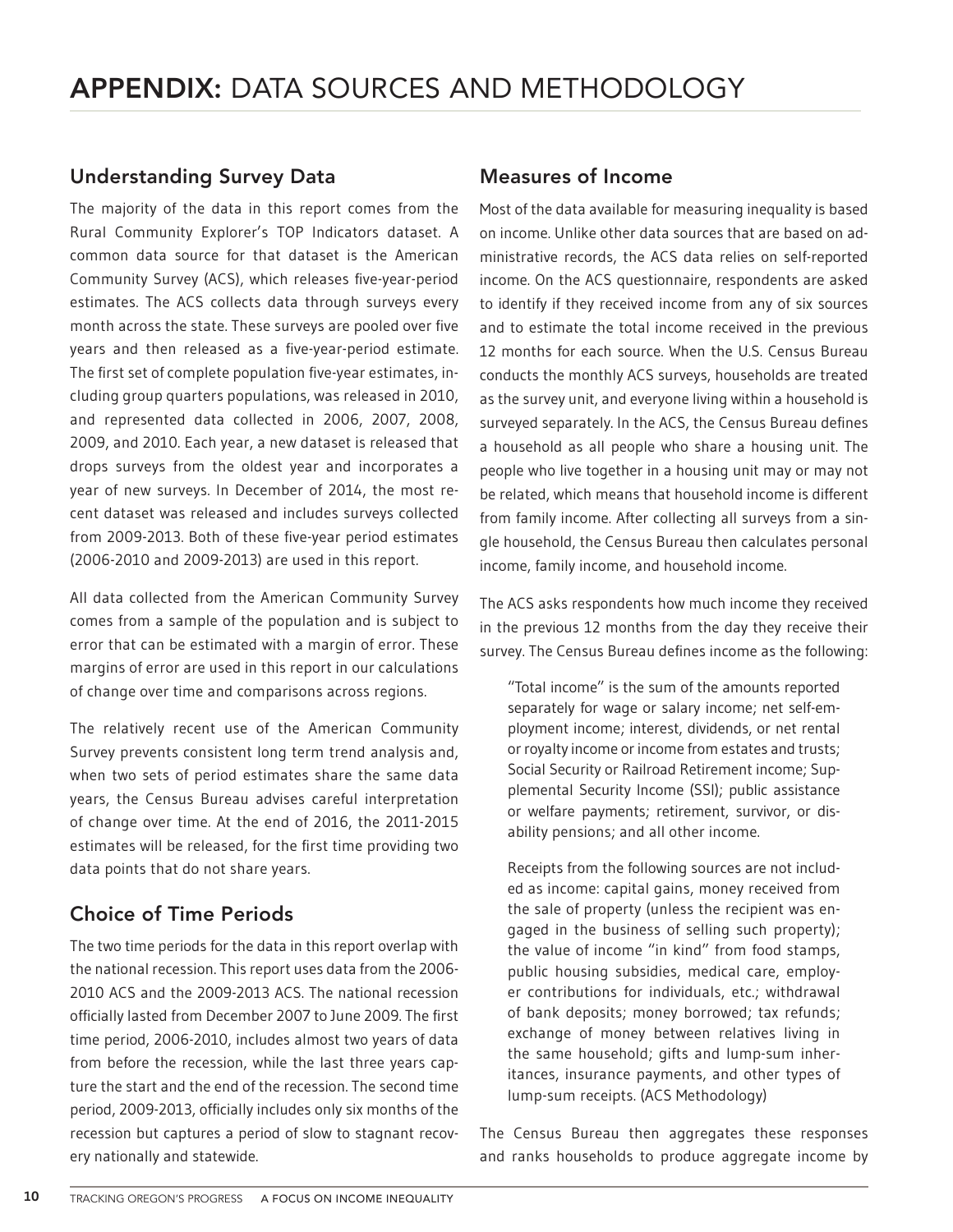quintile or other share of the population. When income distributions are released to the public, the Census Bureau counts the number of households or families who report income in 10 categories, ranging from less than \$10,000 to \$200,000 or more.

This report narrowly examines inequality by focusing on differences in income alone. The measure of income used in this report most closely approximates current or former employment income. The measures of income inequality used here may overstate income inequality by not taking into account other forms of income support for low income people, including housing subsidies and SNAP or food stamps. However, overall this report likely understates levels of inequality by not capturing income from capital gains. Furthermore, the focus on income ignores relative wealth levels and may distort actual differences in quality of life.

Households can receive more than one type of income. As noted earlier, the income inequality measures used here offer a better examination of inequality of employment or former employment income. Importantly, these inequality measures exclude capital gains from stock investments in their definitions of income. Capital gains from stock investments began to account for an increasing share of income, especially for the wealthiest Americans, in the 1990s (McNichol et al., 2012).

### Measures of Income Inequality

Measuring inequality is not easy, and this approach to measuring inequality through income has some limitations. This report uses self-reported income data including employment income, retirement income, rental property income, dividend or interest payments but not capital gains income, and cash public assistance income but not food stamps or public housing subsidies. The three measures used in this report also have strengths and weaknesses. The GINI index provides an estimate of total income inequality across the entire population, but it cannot address where income is concentrated. The household income measure used by the Modified Palma Ratio focuses on both high and low earning households; it does not distinguish between how many people are living together in a household or if a household has single or multiple earners, nor does it distinguish between people who are related and living together as opposed to those who are

not. The comparison of average incomes in the Ratio of Mean Annual Income creates an understanding of income inequality between the two groups but does not address differences within each group. This report may underestimate income inequality, as the income data does not include income earned from investments in the stock market. Each measure of income inequality provides different insights into inequality and each has its own strengths and weaknesses.

### GINI Index

The GINI ranges from 0, a measure of perfect equality, to 1, a measure of perfect inequality. A rising GINI over time indicates that inequality is increasing. A higher GINI index suggests more income would need to be redistributed to achieve equality. The GINI index is one of the most commonly used measures of income inequality. The Census Bureau began calculating the measure using survey data beginning with the 2006-2010 American Community Survey. The GINI is more sensitive to changes in income distribution among the middle of the distribution than changes in income distribution among the highest or lowest earners.

### Ratio of Mean Annual Income

The Ratio of Mean Annual Income (RMAI) compares the average income of the top 20 percent of the income distribution to the average income of the bottom 20 percent of the income distribution. According to the 2009-2013 ACS estimates, U.S. counties ranged from 6.1 (Morgan County, Utah) to 46.6 (Allendale County, South Carolina). This means that in the U.S. county with the least income inequality, the wealthiest 20 percent of the population have an average income that is 6.1 times as large as the average income of the poorest 20 percent of the people who live in that county. In the most unequal U.S. counties, the highest earning 20 percent of the population have an average income 46.6 times as large as the average income of the 20 percent lowest earning individuals.

### Modified Palma Ratio

The Modified Palma Ratio measures how much total household income of an area is held by the highest earning 5 percent of the population compared to how much income is held by the lowest earning 40 percent of the same population. Within U.S. states and counties, the 2009-2013 Modified Palma Ratio ranges from 0.72 (Yakutat City and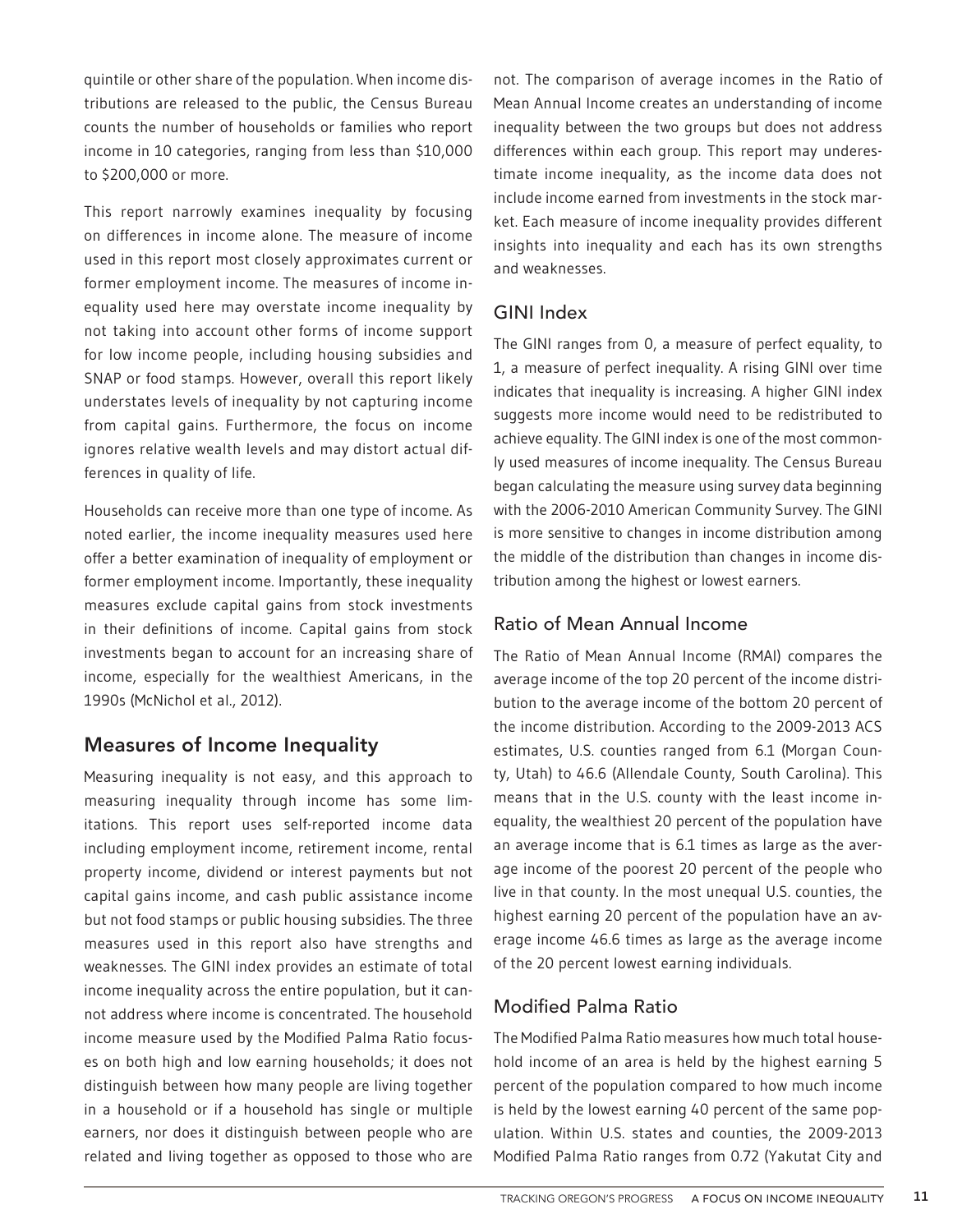Borough, Alaska) to 4.67 (New York County, New York) at the county level. A lower Modified Palma Ratio indicates a smaller income gap between the wealthiest and the poorest households.

This ratio is a relatively new measure of inequality that tends to be highly correlated with the GINI index. This measure ignores the relative shares of income held by the middle class (41st- 94th percentiles), which is usually the most stable portion of an area's income distribution. It is therefore a stronger measure of what changes are happening at both extremes of an area's income distribution, which are often of greater policy interest.

The original Palma Ratio is a ratio between the share of total income held by the top 10 percent of the income distribution to the share of total income held by the bottom 40 percent. Data limitations from the ACS required this to be altered to the top 5 percent and the bottom 40 percent, thus the Modified Palma Ratio is used here.

In general, it can be assumed that in many households people who live together are sharing an income and therefore the household provides a reasonable assumption of wellbeing. However, the Modified Palma Ratio may underestimate the well-being of an area that has a high percentage of single person households. Similarly, it may overrepresent the well-being of an area with large households. Examining individuals' income can complement this household measure.

**Table 4** utilizes the Modified Palma Ratio to categories counties by level of income inequality. The income inequality categories in Table 4 were determined by calculating a county's relative national ranking by quintile:

- High: Counties that fell into the top quintile of counties and were significantly different from the state average and from a majority of counties in the state.
- Moderately High: Counties that were not statistically different from either the counties in the top quintile of most unequal income counties, the state average or from a majority of counties in the state.
- Moderate: Moderate counties had estimates that were statistically different from all High and Low counties.
- Moderately Low: Counties that were not statistically different from either the counties in the bottom quintile of most equal income counties, the state average or from a majority of counties in the state.
- Low: Counties that fell into the bottom quintile of counties and were significantly different from the state average and from a majority of counties in the state.
- Indeterminate: Counties that were not statistically different from a majority of counties in the state, including both high and moderately low counties.

The change category in **Table 4** was determined by comparing each county's 2006-2010 ACS estimate to its 2009-2013 ACS estimate. If the most recent estimate was statistically different and higher, this change was described as worsening income inequality. If there was not a statistically significant difference, the county was assigned "stable".

## **SOURCES**

McNichol, E., D. Hall, D. Cooper, and V. Palacios. *"Pulling Apart: A State-By-State Analysis of Income Trends"* Center on Budget and Policy Priorities and the Economic Policy Insitute. Available online at: http://www.cbpp.org/research/pulling-apart-a-state-by-stateanalysis-of-income-trends-1

Mohammed, A. (2014). *"Outlook on the Global Agenda: Deepening Income Inequality."* World Economic Forum.

Office of Institutional Research. (2013). Enrollment Summary – Fall Term 2013. Available online: http://oregonstate.edu/admin/aa/ ir/sites/default/files/enroll-fall-2013.pdf

U.S. Census Bureau. ACS Methodology. Definition of Income and Households. Available online at: http://www.census.gov/acs/ www/Downloads/data\_documentation/SubjectDefinitions/ 2013\_ACSSubjectDefinitions.pdf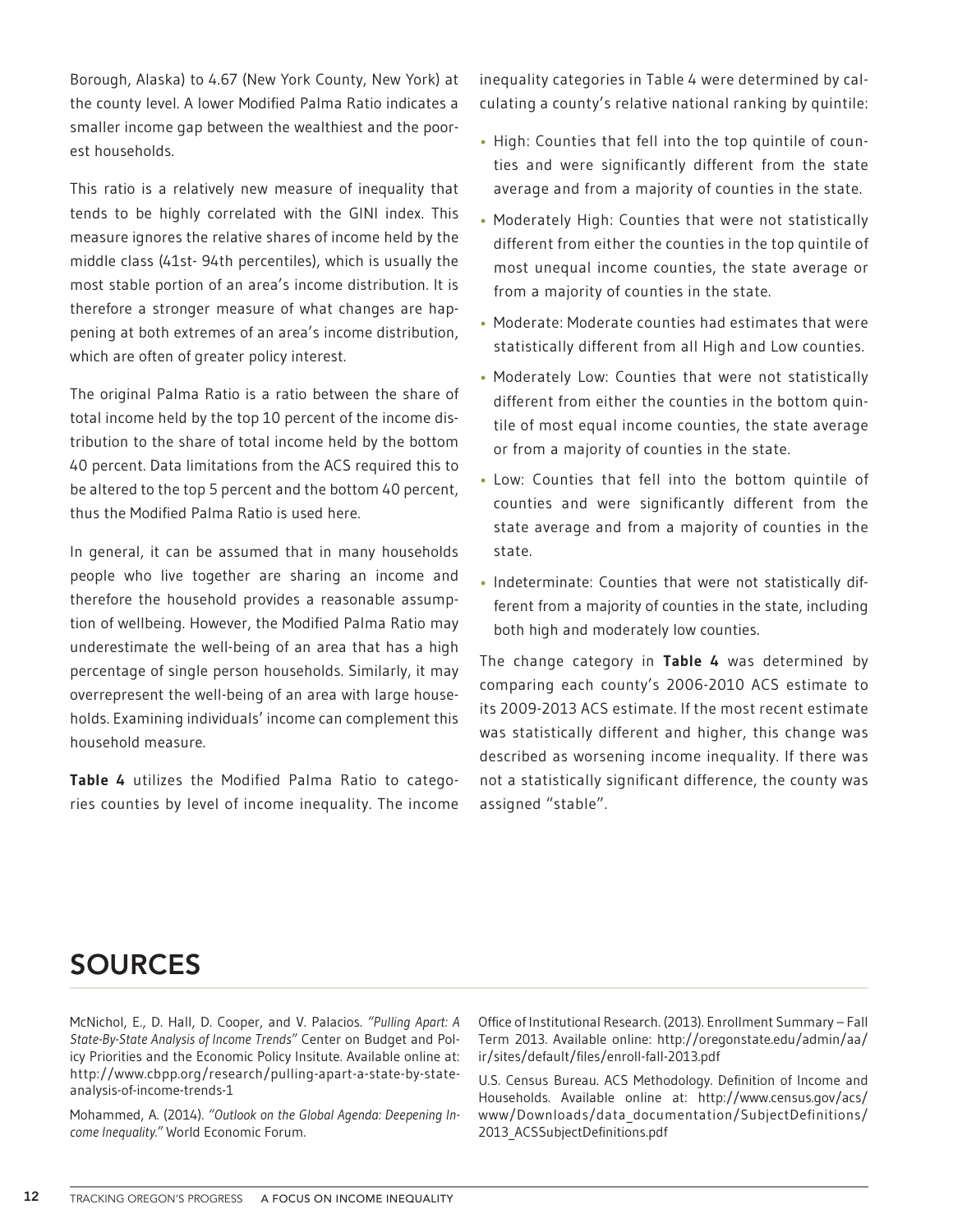

## Create customized reports to learn about the topics that most interest you,

whether it's education, the economy, health, or the environment! See how individual counties compare to each other or to the state as a whole, or compare urban counties to rural counties.

To explore the indicators and create your own reports, visit the TOP Indicators website at **http://oe.oregonexplorer.info/rural/CommunitiesReporter/top\_indicators.aspx**